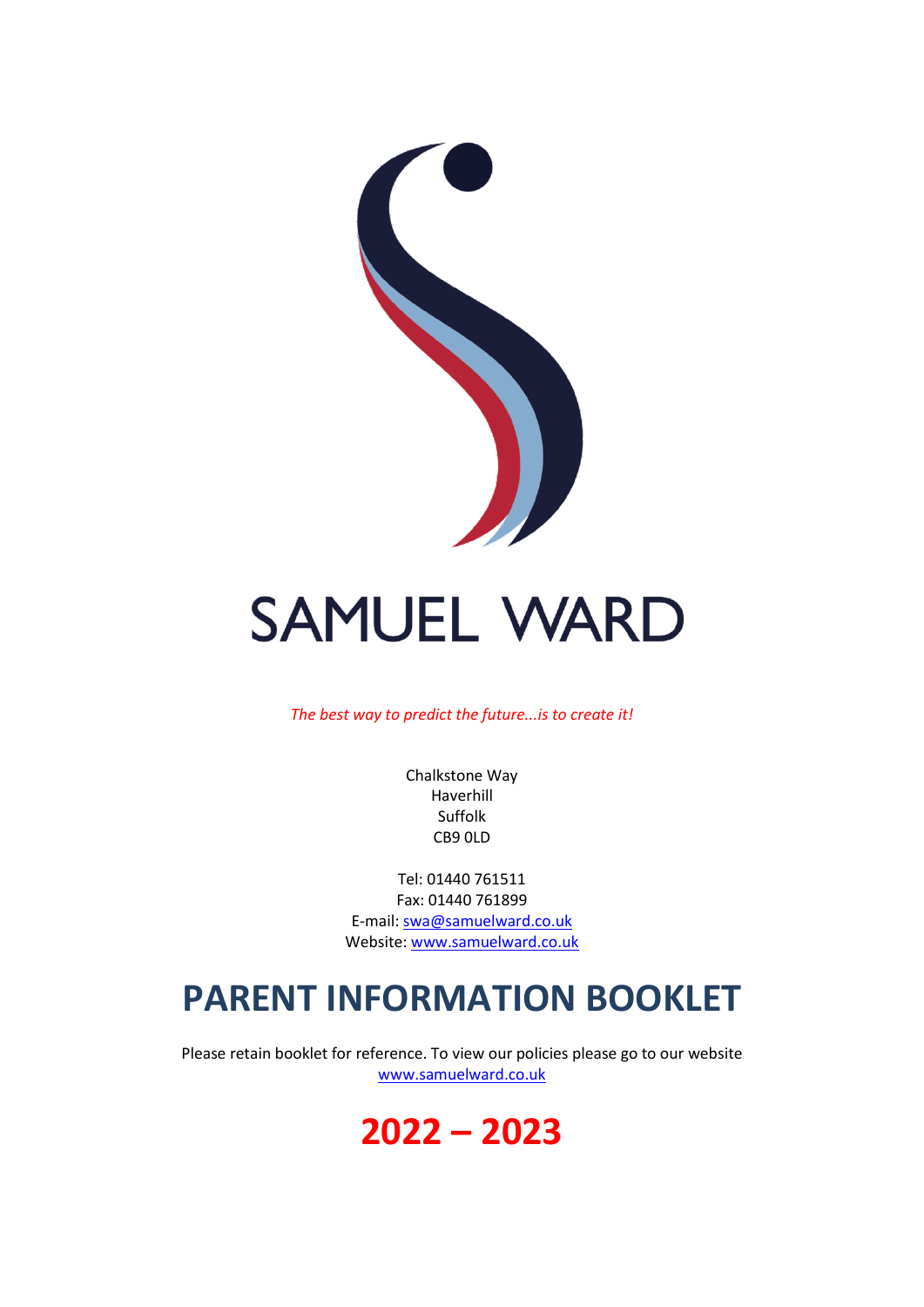## **CONTENTS**

| <b>Contents</b>                 | 1  |
|---------------------------------|----|
| <b>Welcome - School Aims</b>    | 2  |
| <b>Our Purpose</b>              | 3  |
| <b>Welcome Process</b>          | 4  |
| <b>Term Dates</b>               | 5  |
| <b>Useful Contacts</b>          | 6  |
| <b>Expectation for Learning</b> | 7  |
| <b>School Uniform</b>           | 10 |
| <b>Other Useful Information</b> | 11 |
| <b>Free School Meals</b>        | 13 |
| <b>ParentPay</b>                | 14 |
| <b>Curriculum Support</b>       | 15 |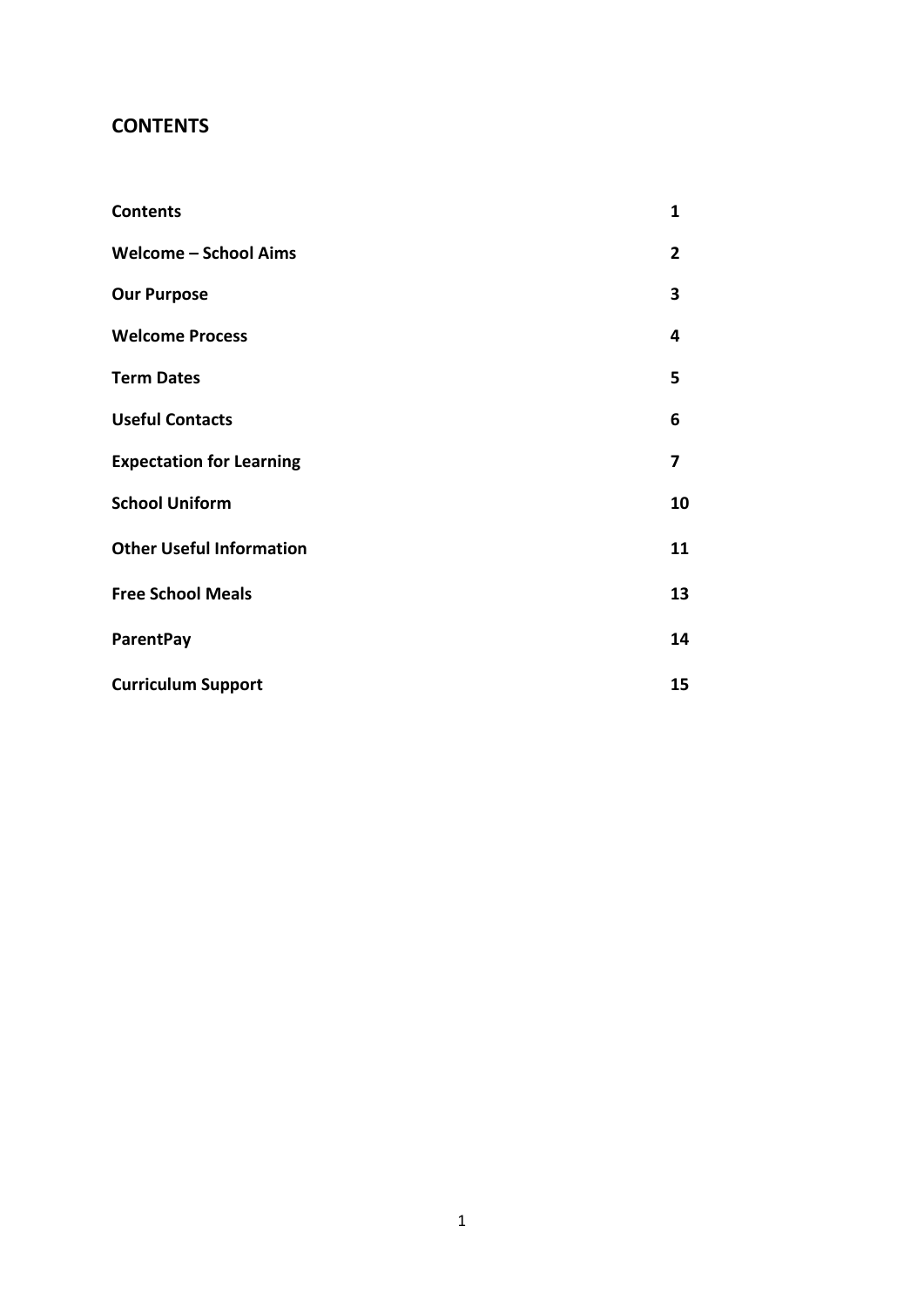#### **Welcome to Samuel Ward Academy**

Dear Year 6,

I would like to welcome you to Samuel Ward Academy, a large comprehensive secondary school serving the communities of Haverhill and the surrounding villages.

We believe that we have a wonderful school. An ethos is an atmosphere or feeling that is unique to every school. Our ethos is to value every individual; to develop their honesty and integrity; to feed their creativity; to foster their resilience and independence. Above all, of course, we want our students to be successful learners.

One way we make sure that all students are successful learners is to make sure that all students are happy, confident members of the school community. Our pastoral and care systems are excellent, ensuring that we can respond quickly and flexible to each student's needs.

Our expectations of students are high, but so are our expectations of everyone in the school. As a whole school, we are smart, polite and considerate. Through our day to day interactions, our structured personal development programme and the many opportunities for participation provided through the house system and our student democracy structures, we encourage our students to live by our school values:

*We learn from the past to develop wisdom, resilience and justice*

*We live in the present with responsibility, compassion and respect*

*We look to the future with hope, integrity and courage*

We believe that every lesson of every day counts, because the best way to predict the future... is to create it.

We look forward to creating the future with you.

Mr Hunter Headteacher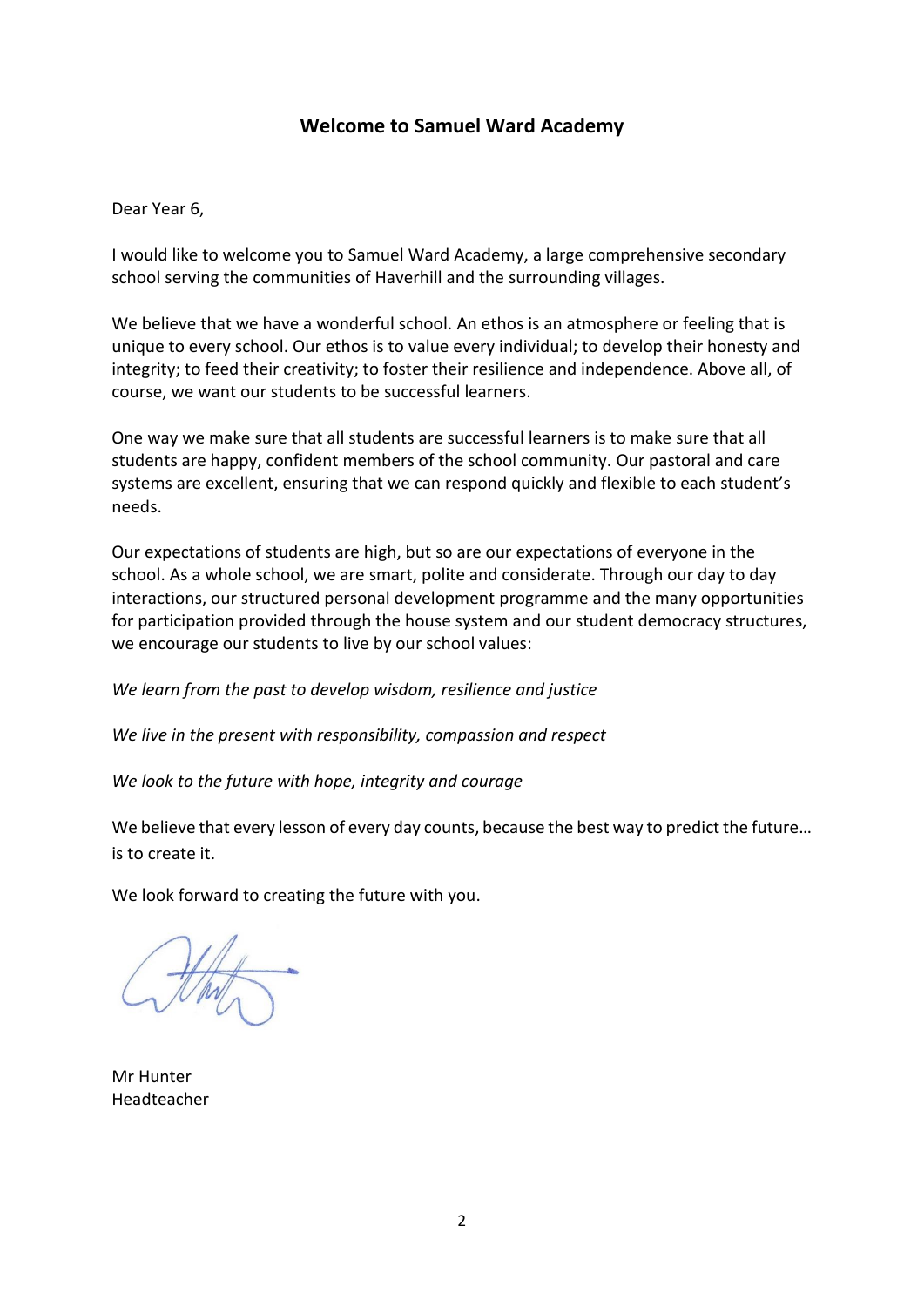# **Our Purpose**

#### **"To ensure successful learners, confident individuals and responsible citizens"**

#### **Our Values:**

We learn from the past to develop wisdom, resilience and justice We live in the present with responsibility, compassion and respect We look to the future with hope, integrity and courage

- **Wisdom** we gain wisdom through learning and doing. Wisdom is knowing what to do. It is knowing right from wrong, good from bad
- **Justice** Justice is making sure we treat others and ourselves fairly
- **Courage** Courage is being brave when we are scared. It is being able to do something when we feel bad or fear we might fail
- **Compassion** Compassion is caring about others. It is wanting to help those who are hurting. Compassion is showing kindness to all people
- **Hope** Hope is knowing and wanting good things to happen. Hope is doing what we can to make good things happen
- **Respect** Respect honours the good things that others and we do. Respect values people and things for who and what they are. Respect honours people and things of special worth
- **Responsibility**  Responsibility is taking care of the people and things that are ours. Responsibility is keeping our promises. It is doing our duty for our family, school, community and country
- **Integrity** Integrity is being honest. It is being trustworthy. Integrity is being true to yourself and your beliefs
- **Resilience**  Resilience is about being able to stay strong when things go wrong

#### **Our Commitment**

- To develop people
- To be outward looking
- To be learner focused
- To be community focused
- To enhance independent learning
- To be innovative and creative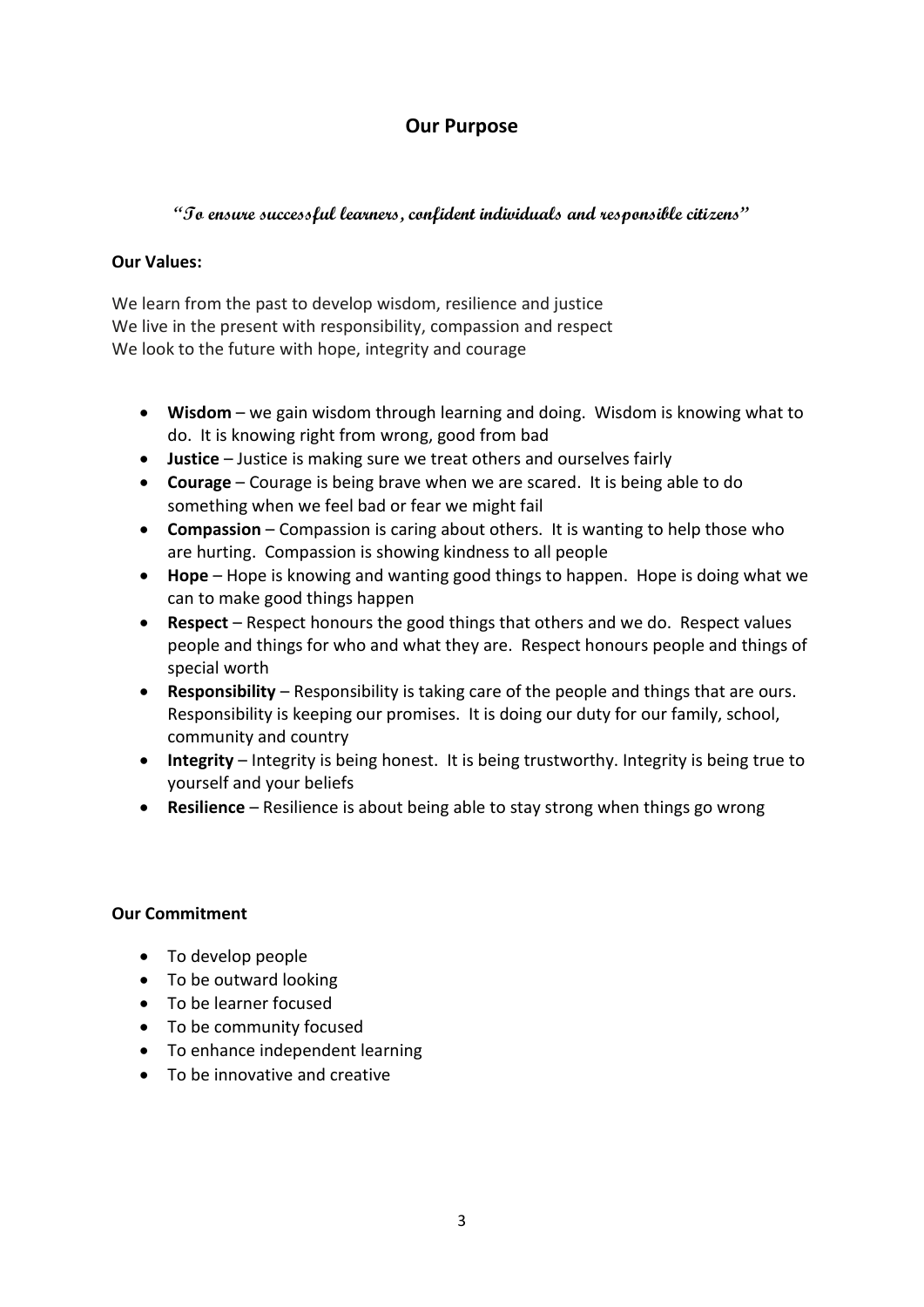#### **Welcome process**

#### **Induction**

New Year 7 pupils will be able to spend 3 induction days at Samuel Ward Academy from **Monday 18 th July to Wednesday 20th July**. This is an opportunity to get to know their Tutor, Head of Year and subject teachers as well as their new classmates. Any student who is entitled to claim free school meals will be able to do so.

Your son/daughter should wear their Primary School uniform, **black school shoes** and bring with them:

- (a) Basic writing equipment (pen, pencil, ruler, rubber and colouring pencils)
- (b) PE kit (trainers, shorts, PE polo shirt)
- (c) A packed lunch or dinner money to purchase food.

## **New Parents' Evening**

We will hold a New Parents' Evening on the evening of **Monday 18th July.** This presents an opportunity to meet key members of staff and find out more about life in Year 7.You will be able collect your pre-purchased uniform if you have elected to have it delivered to school rather than your home.

# **First Day in September**

Your son/daughter will begin Samuel Ward Academy on **Tuesday 6 th September.** All students are required to arrive promptly in full school uniform. Students will gather outside the drama studio for an assembly.

# **Term Dates 2022-2023**

#### **Autumn Term 2022**

PD Days – 1<sup>st</sup>, 2<sup>nd &</sup> 5<sup>th</sup> September and 25<sup>th</sup> November **School Term Starts:** Thursday 1<sup>st</sup> September to Friday 16<sup>th</sup> December Half-term: 24<sup>th</sup> to 28<sup>th</sup> October School Term Ends: Friday 16<sup>th</sup> December

#### **Spring Term 2023**

*PD Day* – Tuesday 3rd January **School Term Starts: Tuesday 3rd January to Friday 31st March** Half-term: 13th to 17<sup>th</sup> February School Term Ends: Friday 31<sup>st</sup> March

#### **Summer Term 2023**

PD day – Friday  $30<sup>th</sup>$  June (to be confirmed)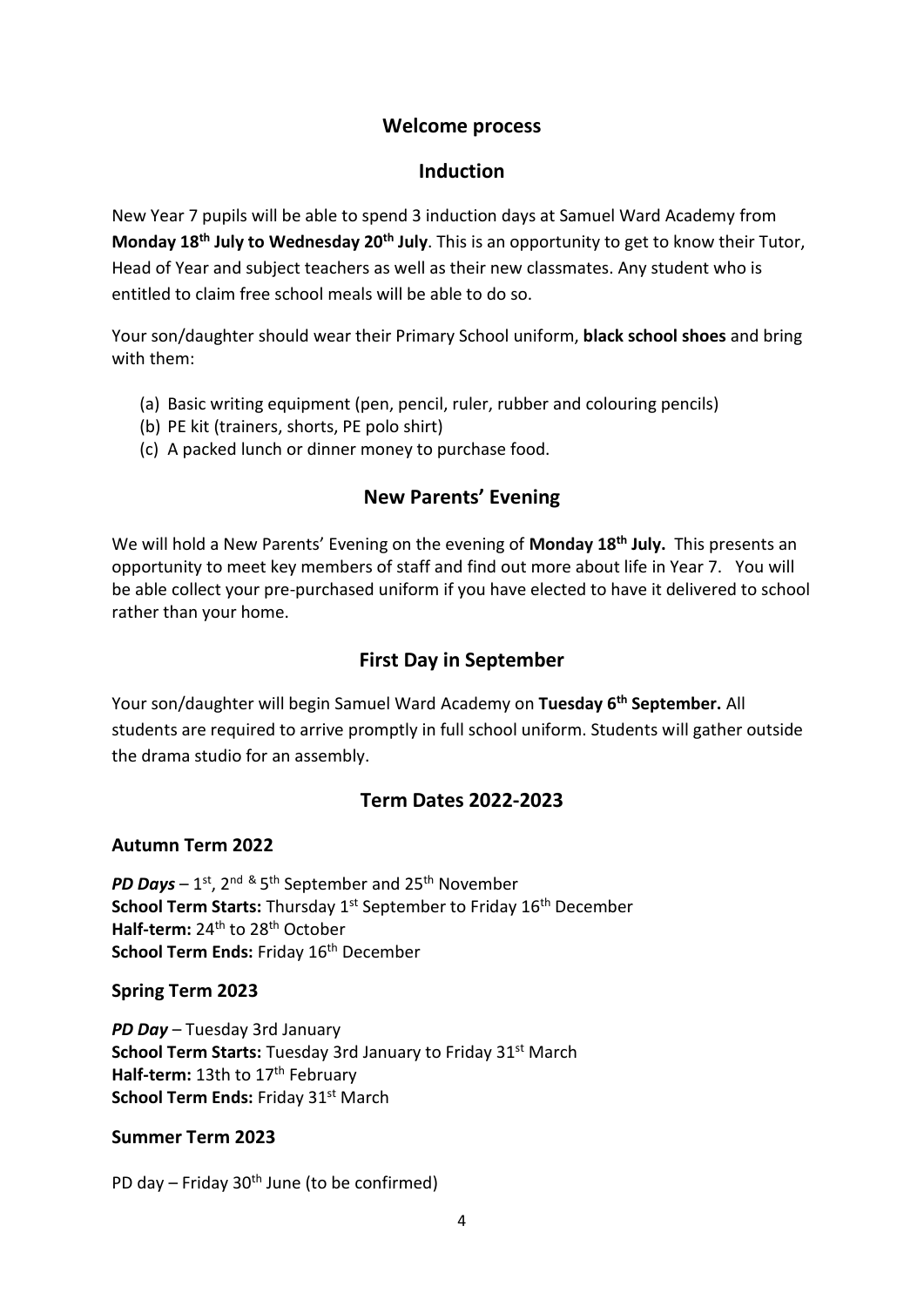**School Term Starts:** Monday 17<sup>th</sup> April to Friday 21<sup>st</sup> July **Half-term:** 29<sup>th</sup> May to 2<sup>nd</sup> June **School Term Ends: Friday 21st July** May Bank Holiday: Monday 2<sup>nd</sup> May

\*PD Day stands for Professional Development Day. These are days when teachers update their mandatory training such as safeguarding, and engage in additional work in line with the school's development plan and priorities. Samuel Ward Academy is closed to students on these days.

#### **The School Day**

| <b>Period</b>        | <b>Time</b>       |
|----------------------|-------------------|
| Registration         | 8.40am - 8.55am   |
| Period 1             | 8.55am - 9.55am   |
| Period 2             | 9.55am - 10.55am  |
| <b>Morning Break</b> | 10.55am - 11.10am |
| Period 3             | 11.10am - 12.10pm |
| Period 4             | 12.10pm - 13.10pm |
| Lunch                | 13.10pm - 13.50pm |
| Period 5             | 13.50pm - 14.50pm |

#### **Enrichment**

At Samuel Ward Academy we believe that enrichment is a right, not a privilege. Enrichment is a core part of our curriculum and this is why we are dedicating curriculum time to this. We offer a *Personal Development Enrichment Programme* for Year 7 – Year 11 students. This will be a one-hour super-curricular experience per fortnight, on Wednesday period 5 in week B. We offer a vast array of experiences including creative, cultural, environmental, physical, and emotional well-being activities. All activities will be appropriate for ages 11-16 as groups will be vertical (mixed year groups). This is an excellent opportunity to try something new and broaden your horizons.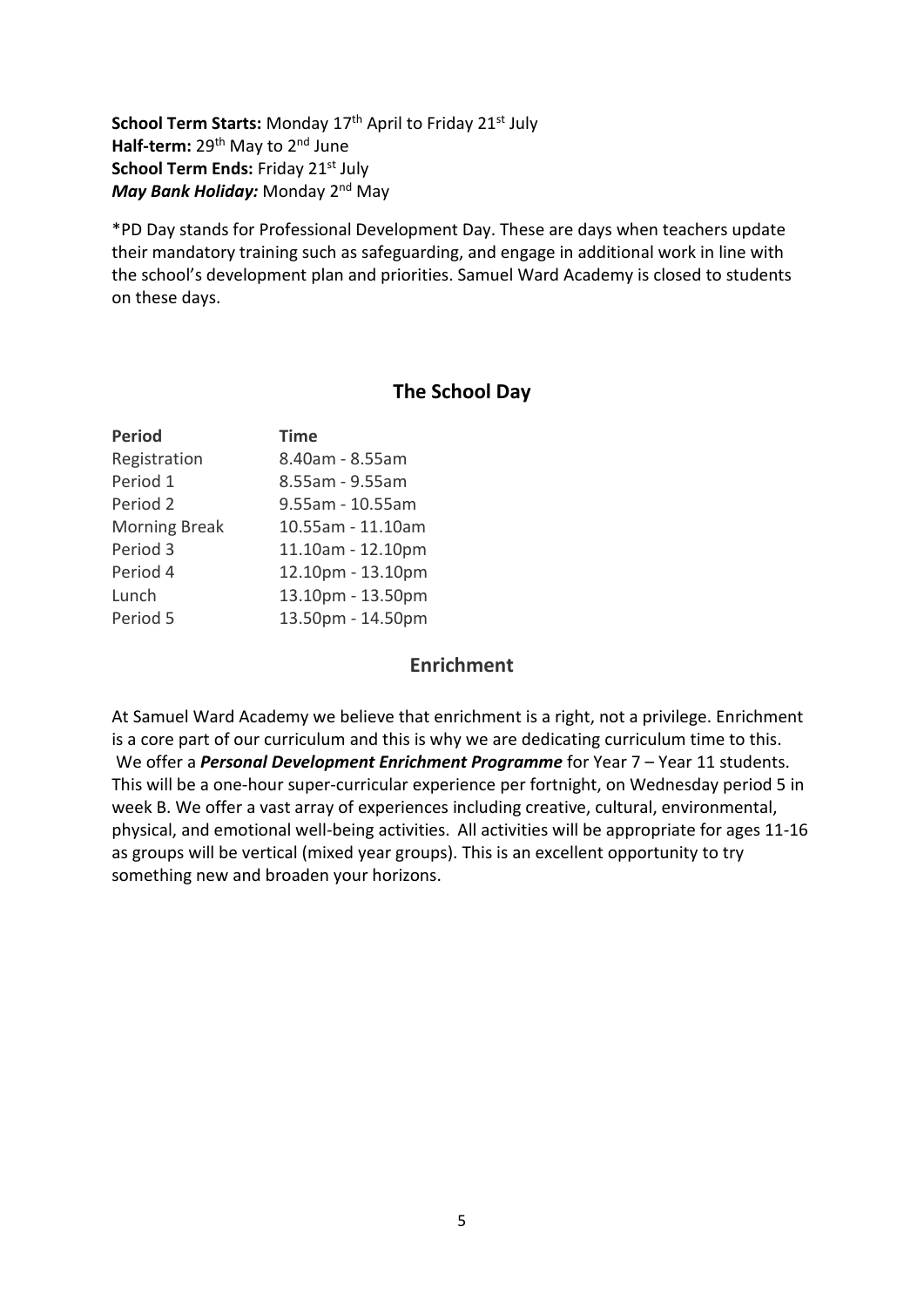# **Useful Contacts**

| Mr A Hunter    | Headteacher             | head@samuelward.co.uk     |
|----------------|-------------------------|---------------------------|
| Dr K Geall     | Deputy Head             | kgeall@samuelward.co.uk   |
| Mr S Sumner    | Deputy Head             | ssumner@samuelward.co.uk  |
| Ms D Fenwick   | <b>SEND Coordinator</b> | dfenwick@samuelward.co.uk |
| Miss D Stevens | Head of Year 7          | Dstevens@samuelward.co.uk |

# **Useful Telephone Numbers**

| <b>General Enquiries</b> |              |                          |
|--------------------------|--------------|--------------------------|
| Samuel Ward Academy      | 01440 761511 | swa@samuelward.co.uk     |
|                          |              |                          |
| <b>Absence Number</b>    |              |                          |
| Mrs A Barnes             | 01440 760332 | abarnes@samuelward.co.uk |



School twitter: **@SamWardAcad** 



School facebook: <https://en-gb.facebook.com/samuelwardacademy/>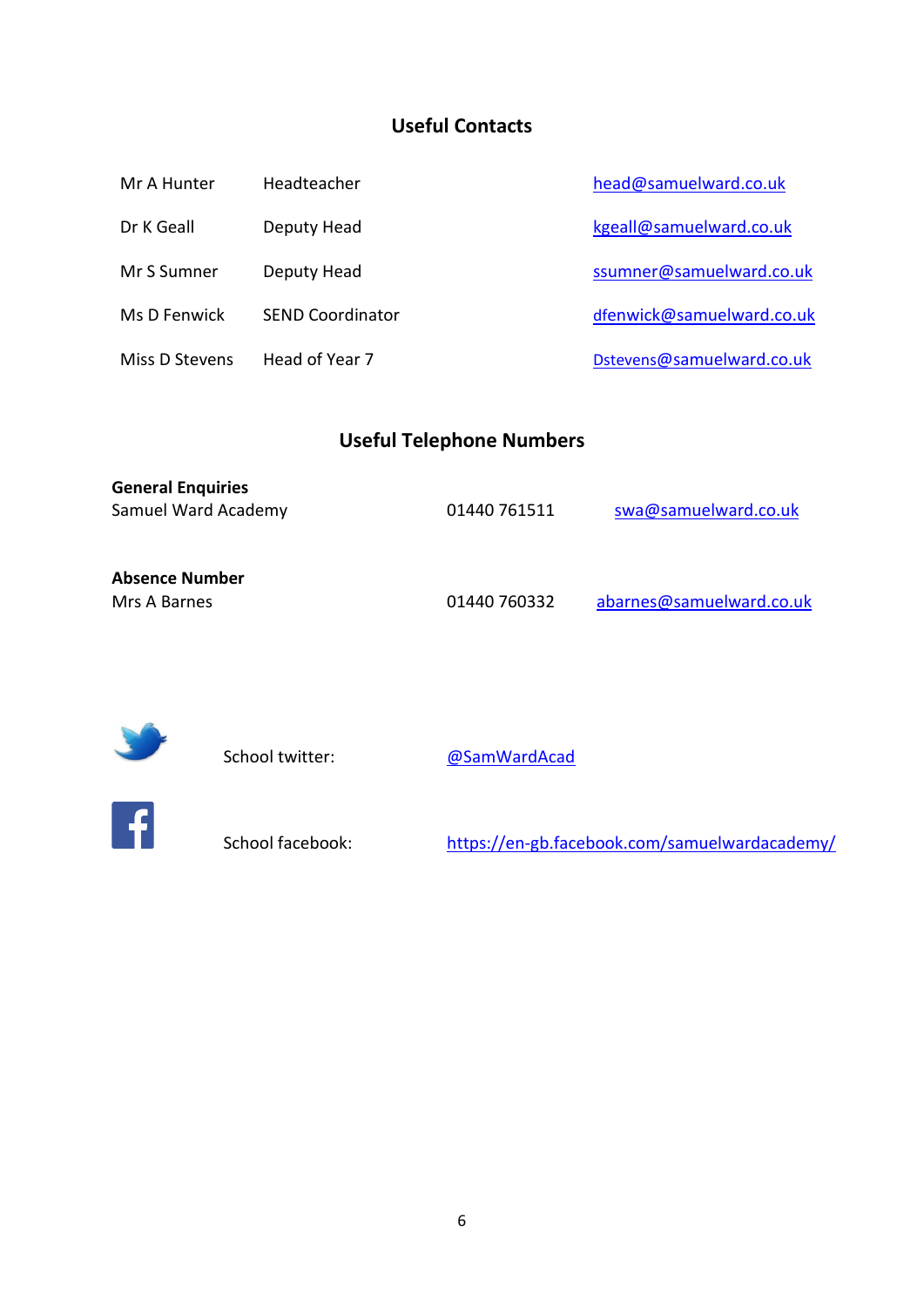# **Expectations for Learning**

Our code of conduct is very simple. We expect students to be:



The school policies are available on the school website [www.samuelward.co.uk](http://www.samuelward.co.uk/) Paper copies are available on request.

#### **Students must:**

- Wear the school uniform correctly and tidily
- Bring the correct equipment: Pens, pencils, ruler, rubber, coloured pencils, planner and clothing needed each day
- Return communication slips promptly
- Attend regularly and punctually
- Walk sensibly and quietly around the building
- Be prepared to start every lesson promptly
- Keep mobile phones switched off and in their bag unless asked to use them in a lesson
- Take responsibility for their litter and put it in the bin or recycling bin where one is available
- Treat everyone with consideration and kindness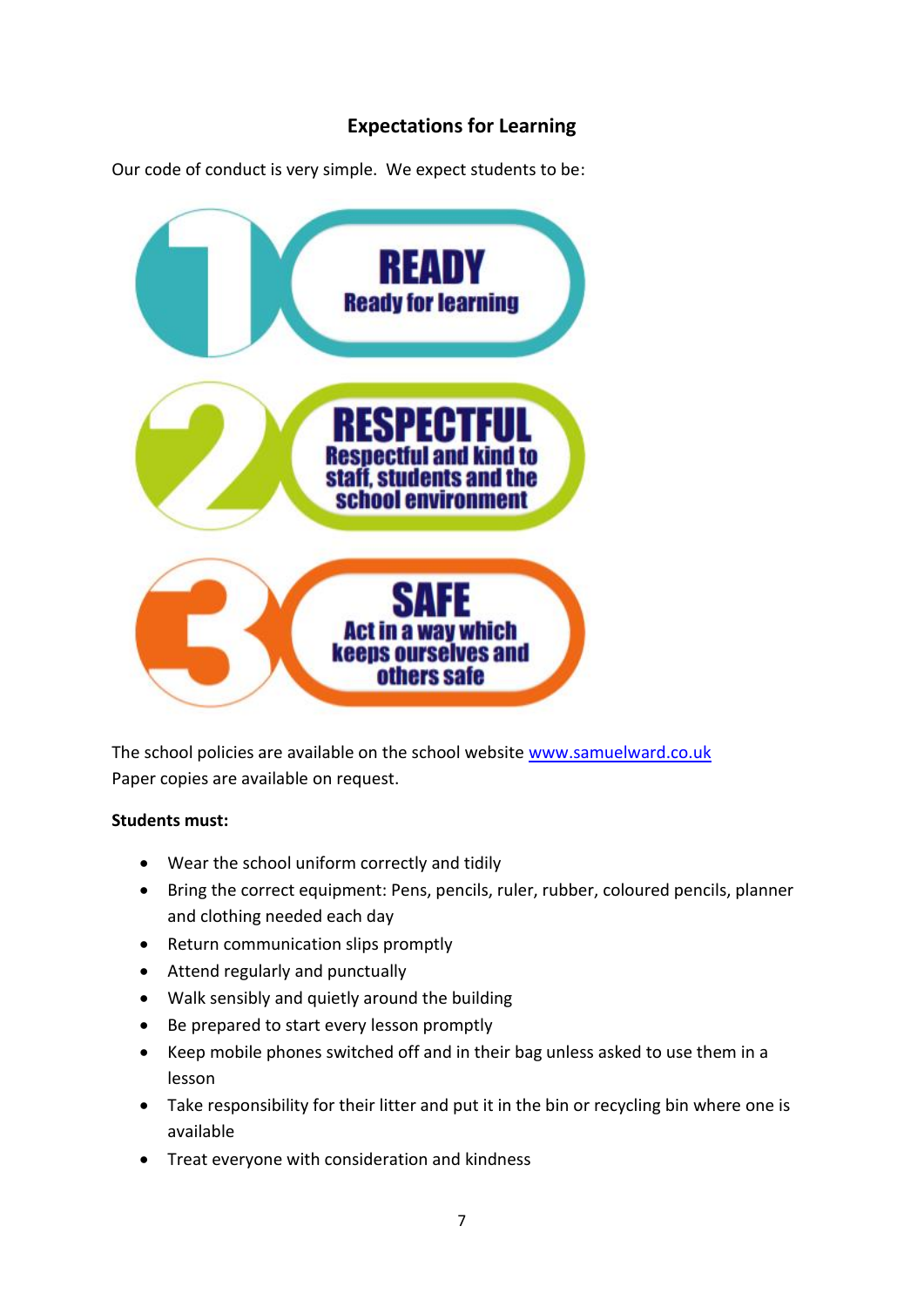- Follow instructions the first time, without argument
- Take pride in their work do the best they can in all lessons
- Complete all homework within allotted time

The rules of the Academy are for the safety and convenience of pupils and staff. It is expected that courtesy and common sense will be practised at all times and that all members of the school will follow the expectation for learning.

#### **Classroom Behaviour**

Teachers will reward students' efforts and good behaviour with reward points every lesson, R1 to R4. Students receiving R4 rewards will be awarded a certificate presented by the headteacher. Poor behaviour will be recognised with consequence points C1 to C4 as described in our behaviour policy: see<https://samuelward.co.uk/policies> for full details.

Students receiving a C3 consequence will be set a 30-minute detention that day. A C4 will result in a 60-minute detention that day. Parents will be notified of these detentions.

# *If a student misses a detention, the time will be doubled for the next day It will be the responsibility of parents to arrange transport home after a detention Repeated failure to attend detentions may result in internal exclusions*

Please note that while Samuel Ward Academy makes every effort to work with parents in ensuring children behave well and thrive, schools do not require parental consent for after school detentions. Behaviour points can be viewed by parents and students through our online system called Go4schools as described below.

#### **Organisation and Equipment**

In order for our pupils to fully access teaching and learning, they should ensure they have the following basic equipment every day:

- A school bag large enough to hold all the necessary equipment
- All the necessary exercise and work books needed for the specific lessons of the day
- At least 2 blue/black pens
- At least 2 pencils and a rubber
- A ruler
- Coloured pencils
- Full school PE kit in a separate bag on days where PE is timetabled
- Their student planner
- Reading book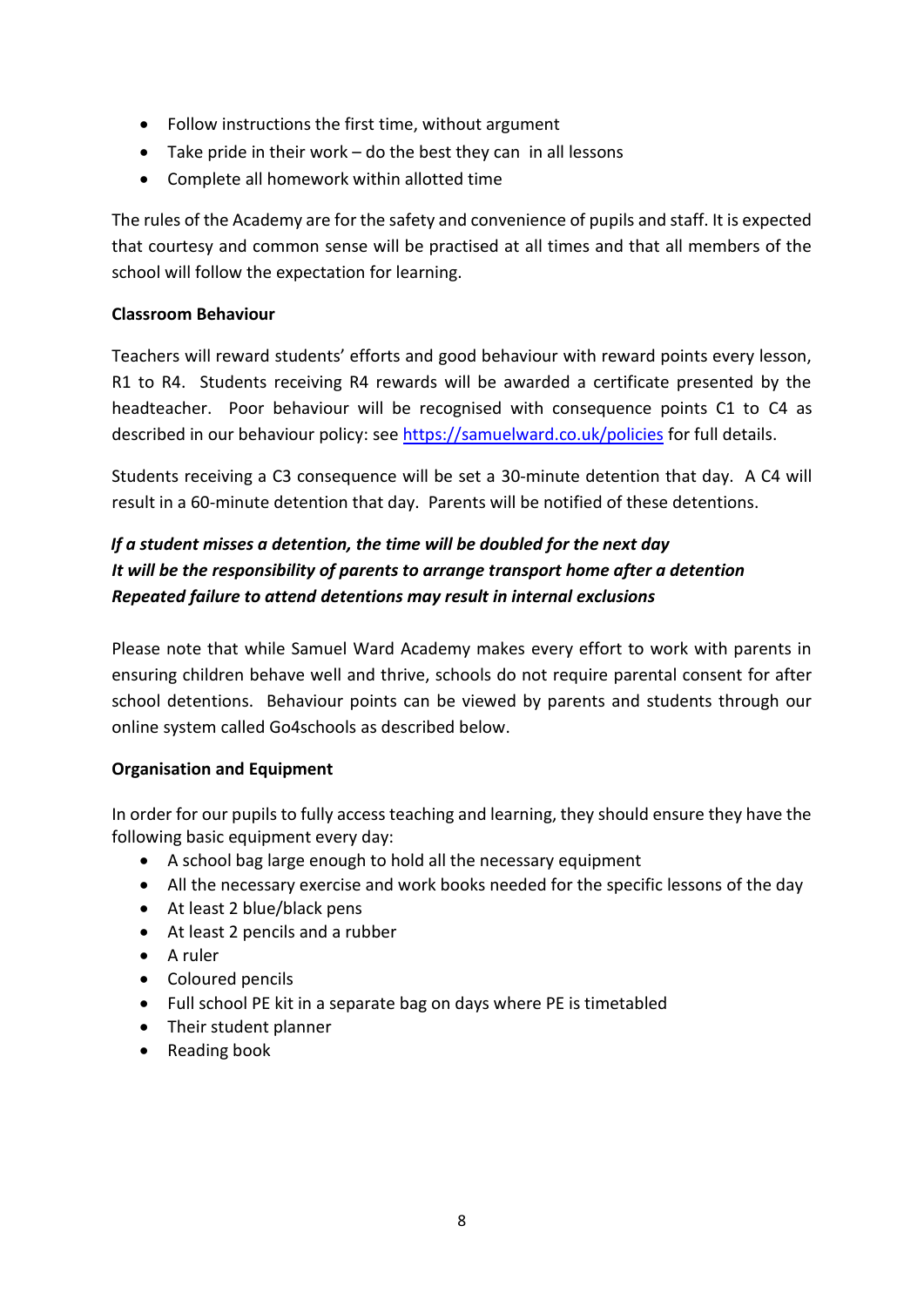We recommend that students also carry with them:

- A scientific calculator
- The appropriate language dictionary
- A protractor

#### **Planners**

Each student will be issued with a planner for his/her academic year containing various useful resources. In addition to e-mail, parents may use the planner to deliver messages to the form tutor. Our online platform, Go4schools, provides much of the daily information from school that historically would have utilised a planner.

#### **Reporting on Progress**

At Samuel Ward Academy we strongly believe that the parents of our pupils, and the children themselves, need to know how well they are doing, what the barriers to their further success are and what strategies we need to deploy in order to overcome them together. To this end, pupils at Samuel Ward Academy are regularly assessed formally. This information is then reported in the form of a progress check published through Go4schools. In this 'snapshot' of their son/daughter's learning, parents are able to see their child's target grades, their current levels and additional information about their behaviour for learning and homework.

#### **Smoking and Prohibited Items**

Samuel Ward Academy is a non-smoking site. It is an offence to smoke anywhere on the school site.

Any student caught smoking including e-cigarettes or being equipped to smoke will be referred to the Head of Year and Inclusion Officer. There will be an initial 1 day internal exclusion followed by incremental addition with each offence. Parents will be informed and the offence will be recorded on the school information system.

Our behaviour policy describes examples of prohibited substances and items students must not bring into school.

# **Students found to be carrying illegal substances will be reported to the police and will face permanent exclusion**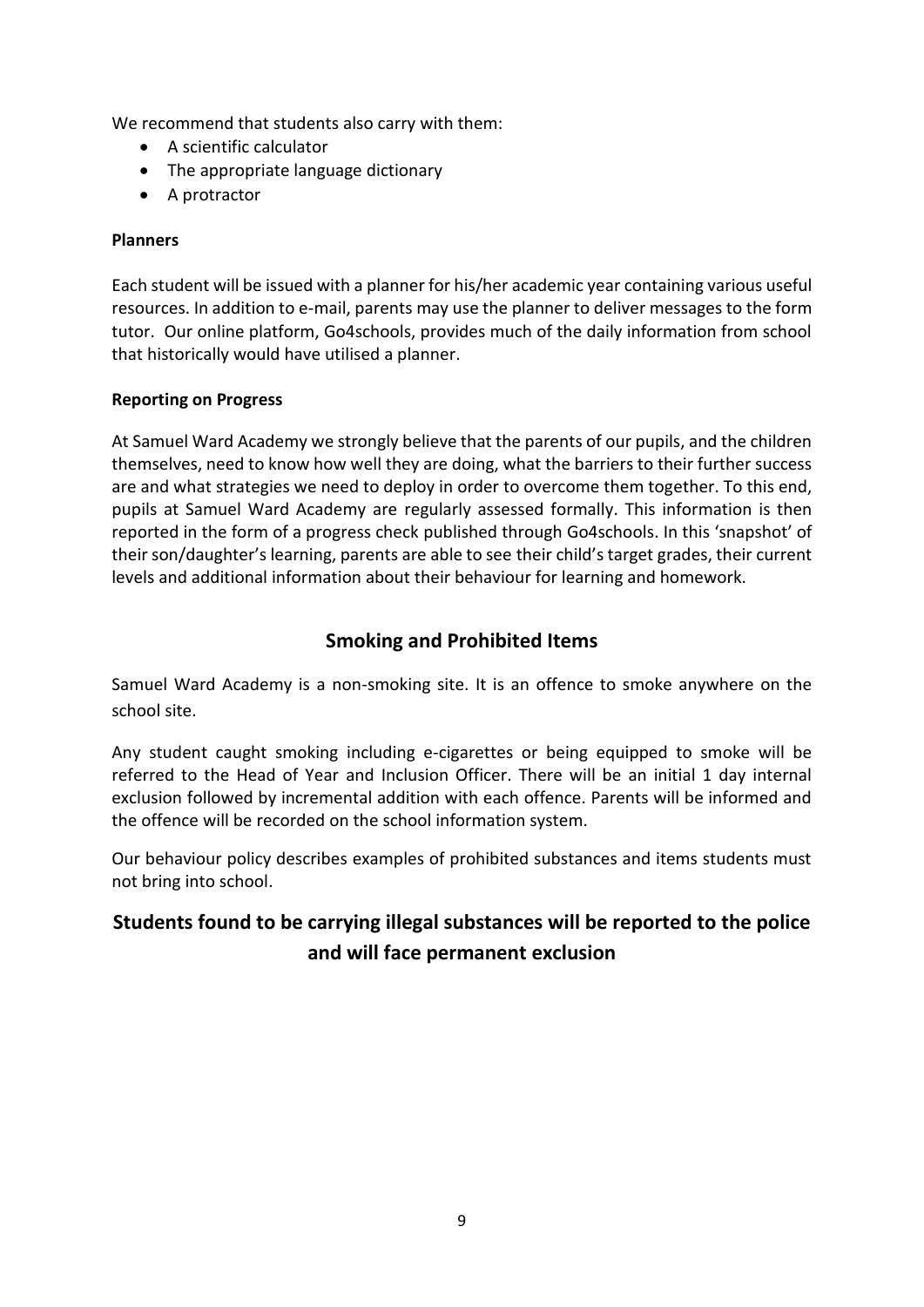## **School Uniform**

**Full school uniform is compulsory. It can be purchased from the retailer, School Colours, online through our school website: <https://samuelward.co.uk/uniform> Many items are also available from other high street suppliers.**

| <b>OPTION 1</b>                  | <b>OPTION 2</b>                   |  |
|----------------------------------|-----------------------------------|--|
| Navy Blue suit                   | Navy Blue suit (female cut)       |  |
| Blue long or short sleeved shirt | Blue long or short sleeved blouse |  |
| Navy clip-on tie                 |                                   |  |
| Navy Jumper (optional)           | Navy Jumper (optional)            |  |
| Coloured house badge             | Coloured house badge              |  |
| Plain black/navy socks           | Plain black/navy socks            |  |
| Black leather-style formal shoes | Black leather-style formal shoes  |  |
| PE                               | <b>PE</b>                         |  |
| Grey hooded sweatshirt           | Grey hooded sweatshirt            |  |
| Grey polo shirt                  | Grey polo shirt                   |  |
| Plain Navy / black track pants   | Plain Navy/ black track pants     |  |
| Navy shorts                      | Navy shorts                       |  |
| Navy sports socks                | Navy sports socks                 |  |

• Pupils may wear 1 watch and 1 pair of small earrings (no more than 5mm diameter), one in each ear, which must be removed before PE lessons for health and safety reasons

- Hair should be of a natural colour, without dyed streaks and in a style that does not distract pupils or staff
- A thin plain navy blue hair-band to hold hair in place may be worn
- Plain, black, flat leather style shoes must be worn
- A suitable sized school bag

#### **We do not allow**

- Hats or other headgear apart from in very cold or very hot weather
- Trainers (except for PE) or unsuitable footwear must not be worn
- Body or face piercing *(one small stud earring in each ear lobe is allowed)*
- Shaved heads, tramlines, two toned hair or extreme hairstyles
- Beaded hair braiding
- Nail varnish or false nails
- Team football strips for PE
- Any jewellery other than that listed above

#### **Ordering uniform**

School Colours will be available at Samuel Ward Academy on Monday 27th June 4pm – 7pm to enable uniform sizing. You will receive an invitation for a date and time but there is some flexibility in the system. Uniform orders can be sent to your home for a fee or delivered free to Samuel Ward Academy. Please note that orders can take 2 weeks to be delivered. If delivered to the school then the uniform can be collected on 18<sup>th</sup> July during the Parents' Information Evening if ordered in sufficient time.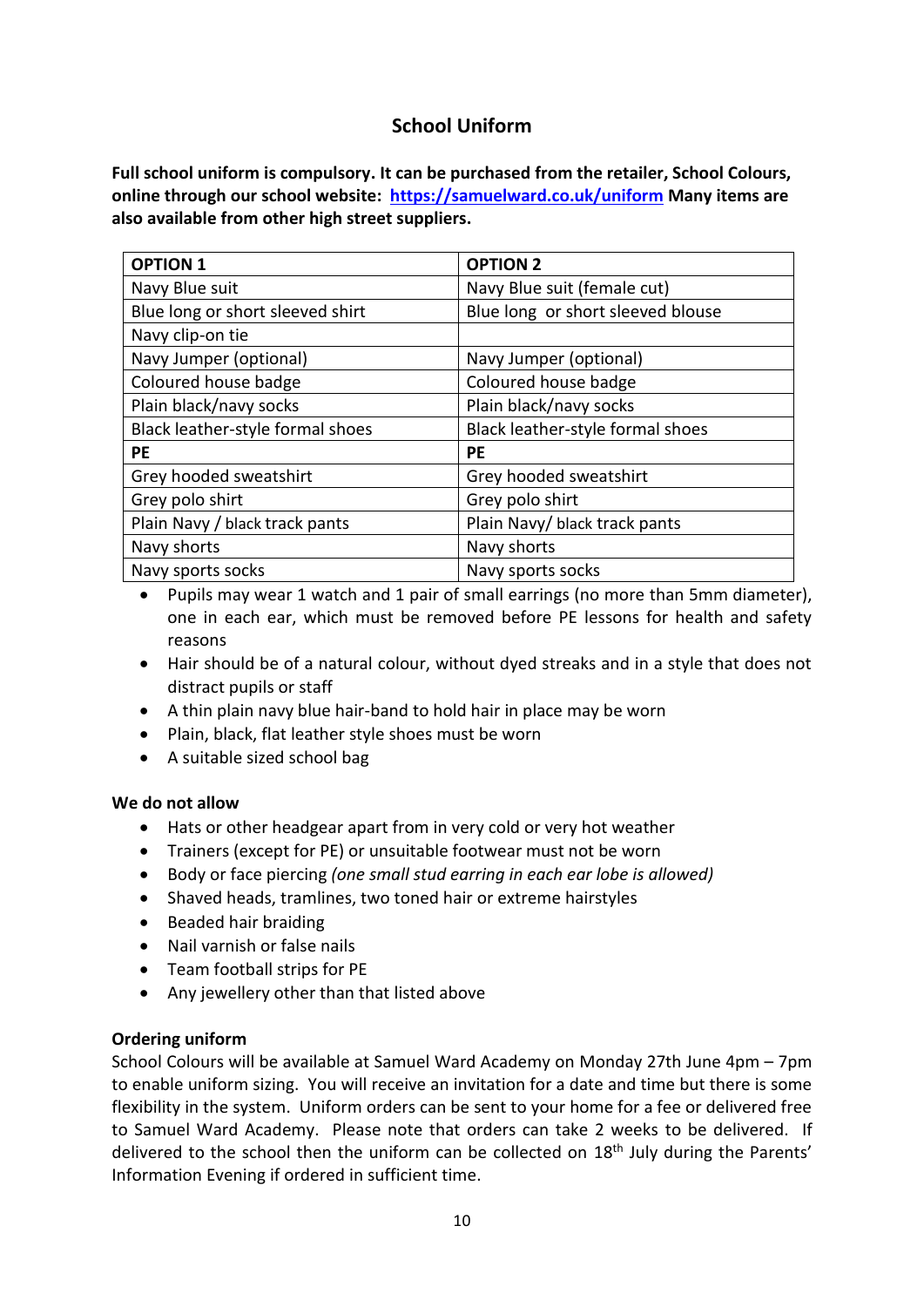# **Other Useful Information**

#### **Absence**

If a student is ill and unable to attend school, parents should please telephone the Attendance Officer. If your child has vomited or had diarrhoea, please keep them away from school for at least 24 hours, to prevent illnesses from spreading.

#### **Biometric Scanning: Buying Food from School**

We operate a biometric scanning system for school lunches. This is a system that incorporates the latest technology and eliminates the need to carry cash throughout the day. The system will recognise the finger print of your child at the pay points and tills. Money can be added to your child's account via ParentPay or he/she can pay cash at the pay points located in school.

#### **Communication to Parents and Go4schools**

Samuel Ward Academy now functions on an almost paperless system of communication. Please ensure we have the correct contact details for you including an email address and mobile telephone number. General school letters are e-mailed to parents and information will be available on the website [www.samuelward.co.uk.](http://www.samuelward.co.uk/) Samuel Ward Academy uses the Go4schools online reporting and assessment system. This system is updated every day and displays a students' timetable, their attendance, behaviour points from all their lessons, their current grades and their homework. We also issue our progress checks through Go4schools. Full training on this system will be provided in the autumn term.

#### **Contact Details**

Please complete the online data collection sheet carefully. You can find it here: <https://forms.office.com/r/E6cM93rDDn>

It is essential that we are able to contact you at all times in case of emergency. Please put the contacts in the order you wish to be contacted. If any details change eg: telephone numbers – including mobile and email address please notify the school immediately and we will update our records.

#### **Feeling Ill at School**

If a student feels ill in school they should tell their class teacher who will assess the situation. If needed, the student will be given a note and sent to the school office where they will be assisted by a qualified first aider. They will sit in the medical room until they feel better or, if necessary, parents will be contacted and they will be sent home. It is against the school rules for students to contact parents on their mobile telephone, they must report to the school office.

#### **General Concerns**

Should you have any general concerns, please do not hesitate to contact the school. In the first instance a message should be passed to your child's Tutor who will know your child better than any other member of staff, although you can also contact the Head of Year for your child.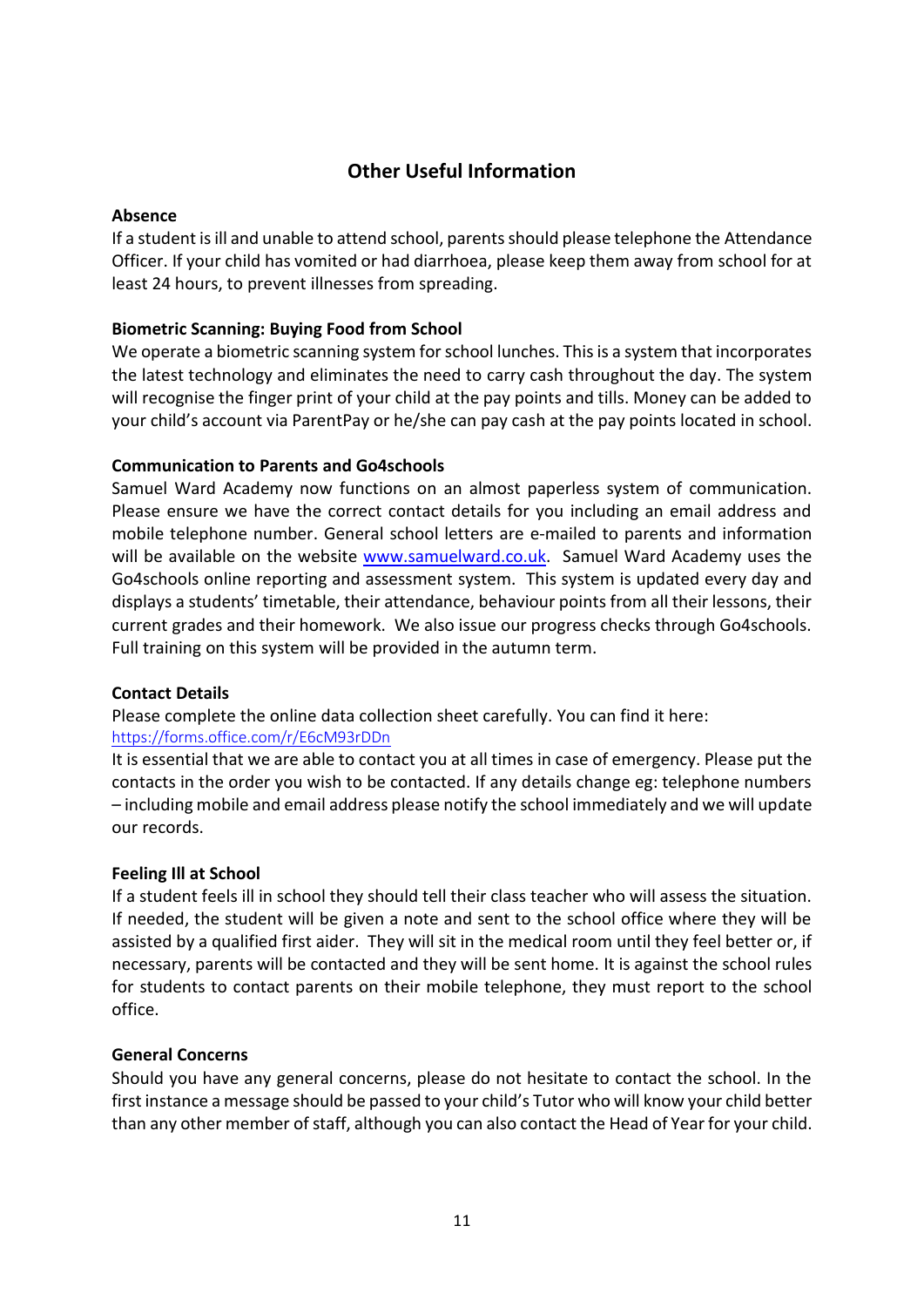#### **Leave of Absence**

Students should only be taken out of school during term time in exceptional circumstances. Any short absences of one or two days must be requested on a Leave of Absence form. These forms are available from the school office or on the school website. Forms must be submitted at least 10 school days before the absence. Holidays are not permitted during term time.

#### **Leaving the School Site**

If students have appointments during school day please inform us in advance through the attendance officer or school reception. Students should leave their lesson and sign out at reception.

#### **Lunch**

Pupils are not allowed to leave the school site at lunchtime, they may bring a packed lunch or buy a meal from the school canteen. School meals must be paid for via your ParentPay account and can be paid daily or weekly: please see below for details of this system. Please note payments may take up to 24 hours to show on your child's account.

#### **Medication**

Regular or short term medication (such as antibiotics) taken by pupils should be handed in to the school office until required.

#### **Mobile Phones and other Valuables**

Students may not use mobile telephones, smartwatches or music players in school. Students are advised not to bring valuable items into school as the school cannot accept liability for these items.

If students are caught using these items they will be confiscated for the rest of the day. The item will be logged by the school office staff and then returned to the student at a specified time. If you need to contact your child during the school day please telephone the office and we will contact your child. Ringing your child directly puts your child in the position of breaking the school rules.

#### **Timetables**

Students will be given a timetable on their first day at Samuel Ward Academy and will write their timetable into their Planner. Students should check their timetable on Go4schools or their planner each evening to organise the books and equipment they need for the next day.

#### **School Nurse**

The school nurse visits the school on a regular basis and with the help of the school health team offers routine immunisation, health promotion, support and advice. If you feel your son/daughter would benefit from seeing the school nurse please contact your child's Tutor or Head of Year. The health team contribute to the schools PSHCE programme and are always readily available.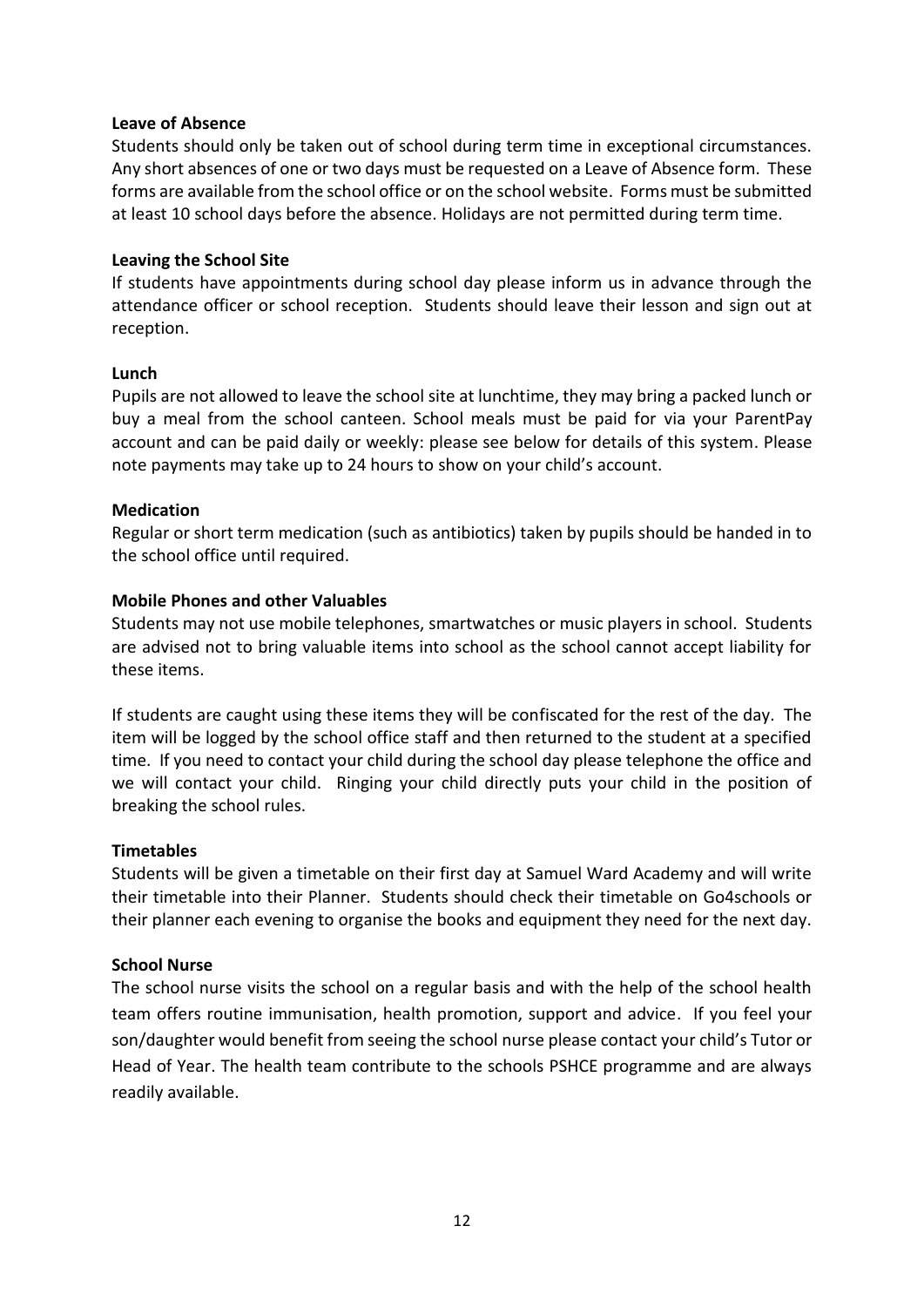# **Free School Meals**

#### **Claiming free school meals for students attending a school in Suffolk:**

Suffolk County Council is committed to promoting the health and well-being of children, providing assistance for children from supported households to have their meals free of charge while at school.

Your child will get free school meals if you receive any of the following:

- Income Support
- Income based Job Seeker's Allowance
- Income related Employment and Support Allowance
- Guarantee element of State Pension Credit
- Child Tax Credit **but no element of Working Tax Credit** and have an annual income (as assessed by HM Revenues & Customs) that does not exceed £16,190
- If you are supported under Part VI of the Immigration and Asylum Act 1999
- Working Tax Credit during the four-week period immediately after your employment finishes or after you start to work less hours per week
- Universal Credit (provided you have an annual net earned income of no more than £7,400 (£616.67 per month), as assessed by earnings from up to three of your most recent assessment periods).

To check if your child is eligible, apply online for an immediate response or call 0345 606 6067 for advice.

[https://www.suffolk.gov.uk/children-families-and-learning/schools/school-meals-uniforms-and](https://www.suffolk.gov.uk/children-families-and-learning/schools/school-meals-uniforms-and-trips/apply-for-free-school-meals/)[trips/apply-for-free-school-meals/](https://www.suffolk.gov.uk/children-families-and-learning/schools/school-meals-uniforms-and-trips/apply-for-free-school-meals/)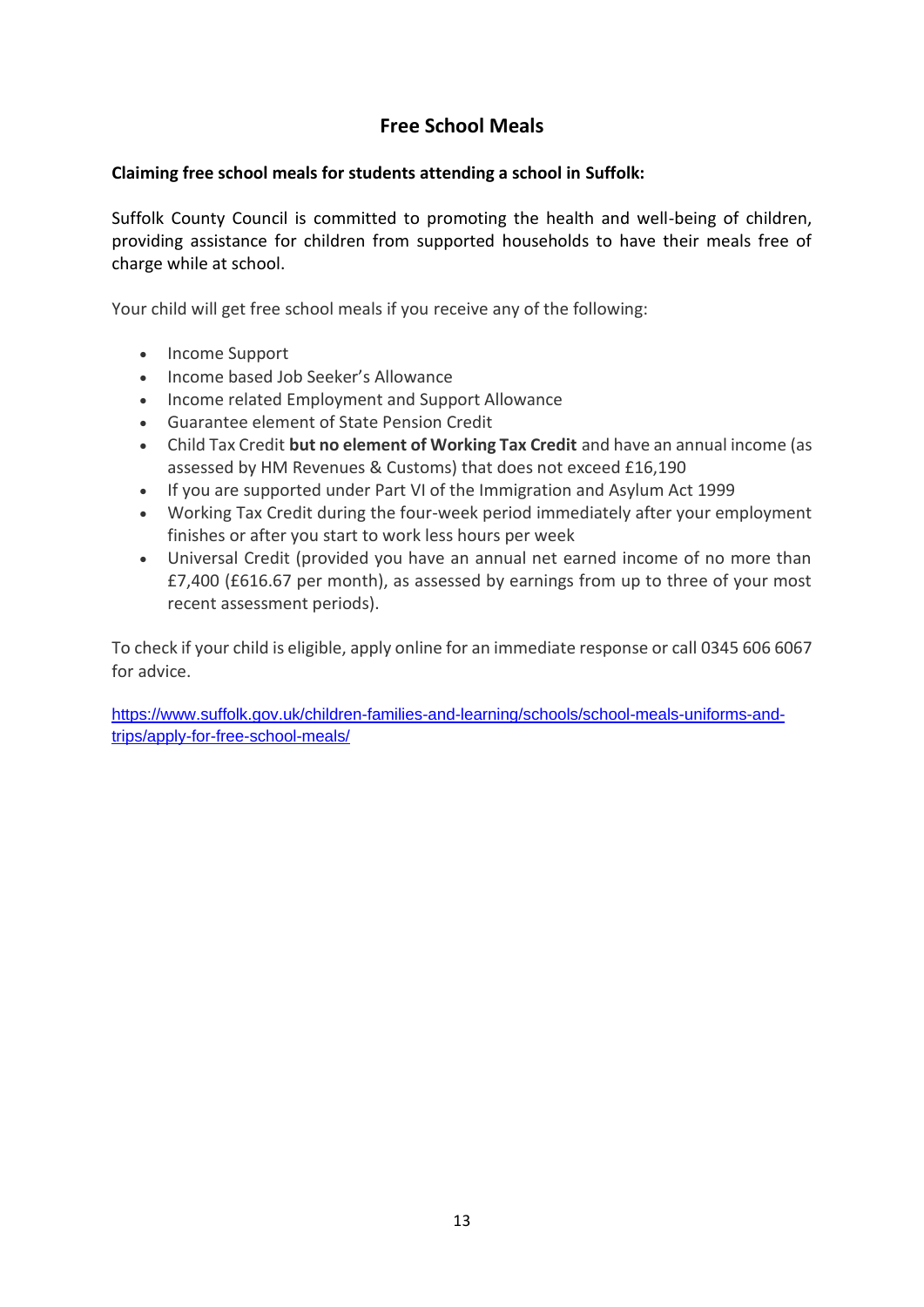#### **ParentPay (Online Payment Service)**

Samuel Ward is a cashless School. Therefore, you are required to use ParentPay as your method of payment for all purchases including school lunches, school trips and revision guides etc.

#### **What does ParentPay Do?**

- Enables parents to pay for school trips, music tuition, etc. through a highly secure payment site
- Gives you a history of all the payments you have made
- Allows the merging of accounts if you have more than one child at school
- Emails you a receipt of your payment to the email address you register

#### **How does ParentPay Help You?**

- Gives you the freedom to make payments to school whenever you like
- Eliminates the need for writing cheques or searching for cash to send to school
- Gives you peace of mind that your payment has been made safely and securely
- Helps with budgeting, payments are immediate, there is no waiting for cheques to clear
- Payments for many of the larger trips can be made by instalments up to the due date
- ParentPay is quick and easy to use

#### **How does ParentPay help our School?**

- ParentPay reduces the administrative time spent on banking procedures
- Keeps accurate records of payments made
- Payments do not bounce
- Reduces paper waste
- Allows for easy and quick refunds to be made back to the payment card
- Improves communication between the school and parents concerning payments
- Offers a more efficient payment collection process, reducing the amount of money held on school premises

#### **How Do I Get Started?**

We will send you an activation letter to enable you to set up your ParentPay account. The activation letter will contain a personal activation username and password to enable you to login to ParentPay. During the activation process you will be guided through changing your username and password to something more memorable; you can also merge your accounts if you have more than one child at Samuel Ward.

**Please note there is a 24 hour update period before your money shows on your child's account.** More information can be found on the ParentPay website [www.parentpay.com](http://www.parentpay.com/)